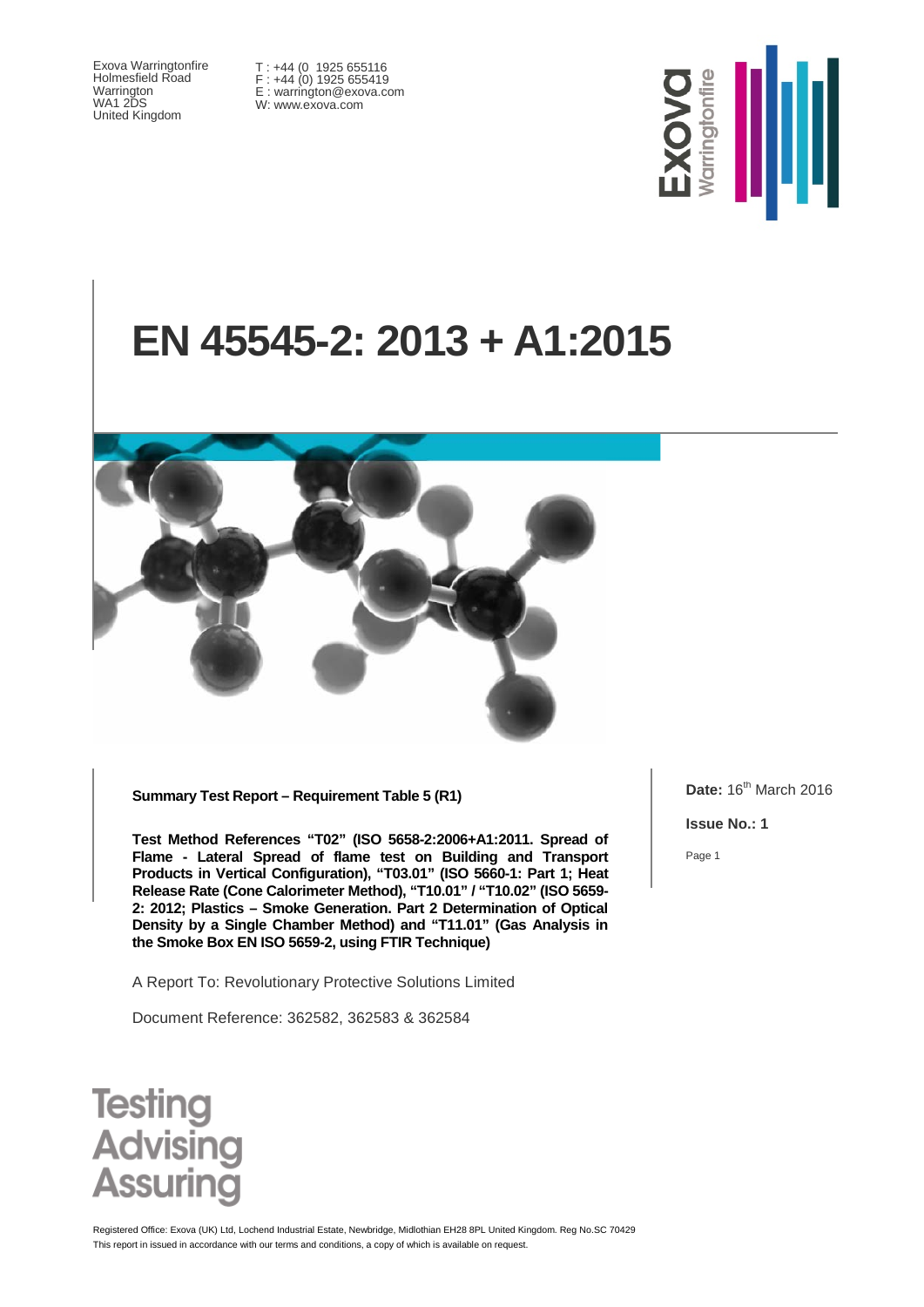



#### <span id="page-1-0"></span>**Executive Summary**

**Objective** To assess the results of tests performed in accordance with methods T02, T03.01, T10.01 / T10.02 and T11.01 as defined in EN 45545-2: 2013 + A1:2015 at an irradiance level of 50kW/ $m^2$  with a pilot flame, on specimens of a product and to provide an opinion of compliance with the requirements for wall composites, as defined in EN 45545-2: 2013 + A1:2015.

| <b>Generic Description</b>                                                           | <b>Product reference</b>                | <b>Thickness</b>  | Weight per unit<br>area or density |
|--------------------------------------------------------------------------------------|-----------------------------------------|-------------------|------------------------------------|
| Anti-graffiti easy maintenance<br>clear coating applied to a<br>steel substrate      | "RPS MK4 Clear Coat"                    | $1.54$ mm $*$     | 11.46kg/m <sup>2*</sup>            |
| Individual components used to manufacture composite:                                 |                                         |                   |                                    |
| Final coating product                                                                | "RPS MK4 Clear Coat"                    | 10 microns        | Unable to provide                  |
| Second coating product                                                               | "3MScotchkote WB Urethane<br>DICOL 170" | 2 x 25 microns    | Unable to provide                  |
| First coating product                                                                | "3M Scotchkote Epoxy Primer<br>MC 135"  | 15 to 20 microns  | Unable to provide                  |
| Substrate                                                                            | "Steel"                                 | 1.5 <sub>mm</sub> | Unable to provide                  |
| *determined by Exova Warringtonfire                                                  |                                         |                   |                                    |
| Please see page 5 of this test report for the full description of the product tested |                                         |                   |                                    |

**Test Sponsor** Revolutionary Protective Solutions Limited, 73 Lucas Road, Snodland, Kent, ME6 5PZ

**Opinion We consider the results of the tests detailed above demonstrate that the product, as tested, complies with the wall composite requirements, R1 (detailed in Table 5 of EN 45545-2: 2013 + A1:2015) for a HL1, HL2 and HL3 Hazard Level Classification.**

## <span id="page-1-1"></span>**Signatories**

**Responsible Officer** T. Mort \* Senior Technical Officer \* For and on behalf of **Exova Warringtonfire**.

| Authorised                |
|---------------------------|
| S. Deeming *              |
| <b>Business Unit Head</b> |

Report Issued: 16<sup>th</sup> March 2016

This version of the report has been produced from a .pdf format electronic file that has been provided by **Exova Warringtonfire** to the sponsor of the report and must only be reproduced in full. Extracts or abridgements of reports must not be published without permission of **Exova Warringtonfire.**

Document No.: 362582, 362583 & 362584 Page No.: 2 of 8 Author: T. Mort Charles and March 2016 Issue Date: 16<sup>th</sup> March 2016 Client: Revolutionary Protective Solutions Limited Issue No.: 1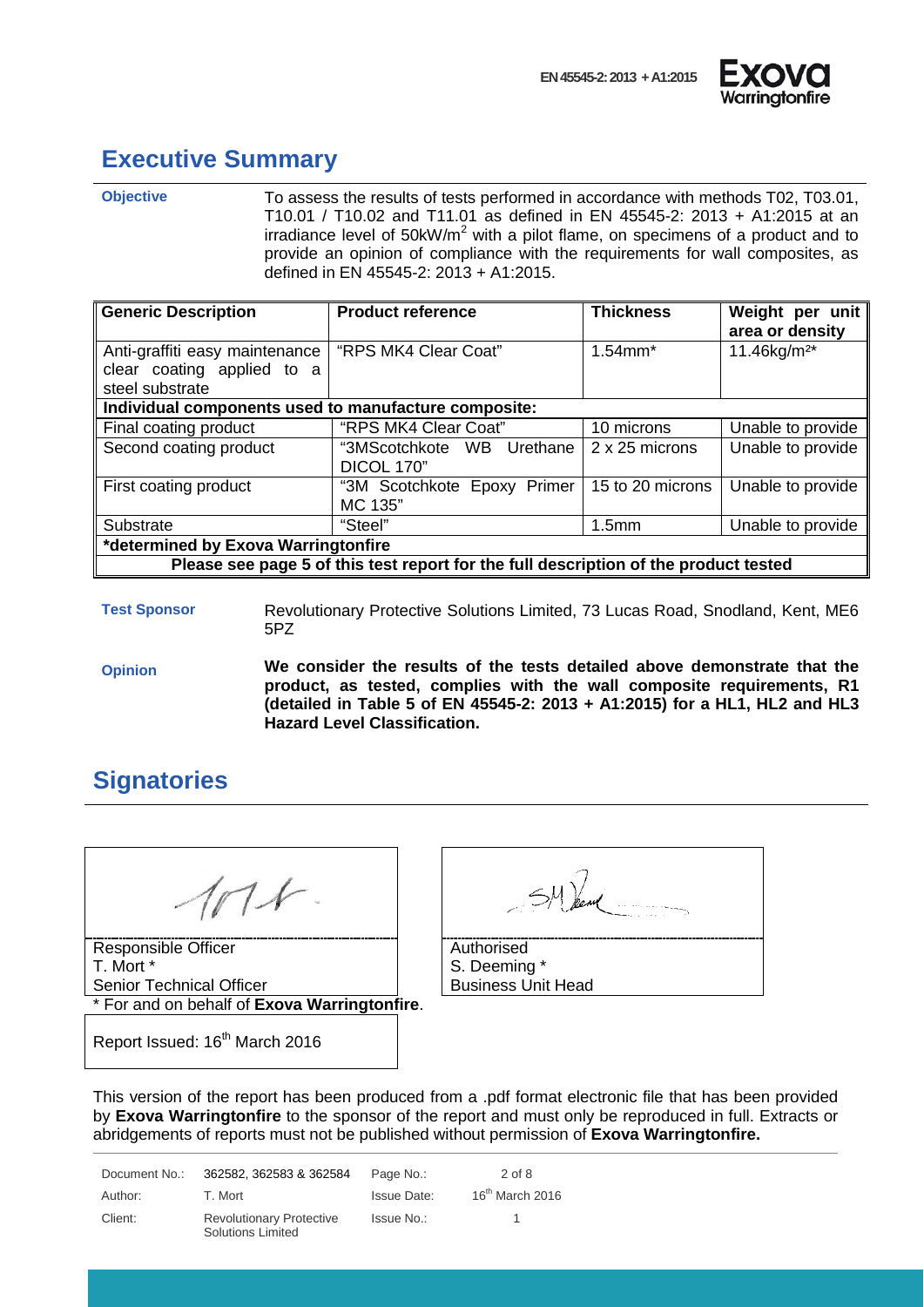EN 45545-2: 2013 + A1:2015



| <b>CONTENTS</b> | PAGE NO. |
|-----------------|----------|
|                 |          |
|                 |          |
|                 |          |
|                 |          |
|                 |          |
|                 |          |

Document No.: 362582, 362583 & 362584 Page No.:  $3$  of  $8$ Author: T. Mort **Issue Date:**  $16^{th}$  March 2016 Client: Revolutionary Protective Issue No.:  $\overline{1}$ Solutions Limited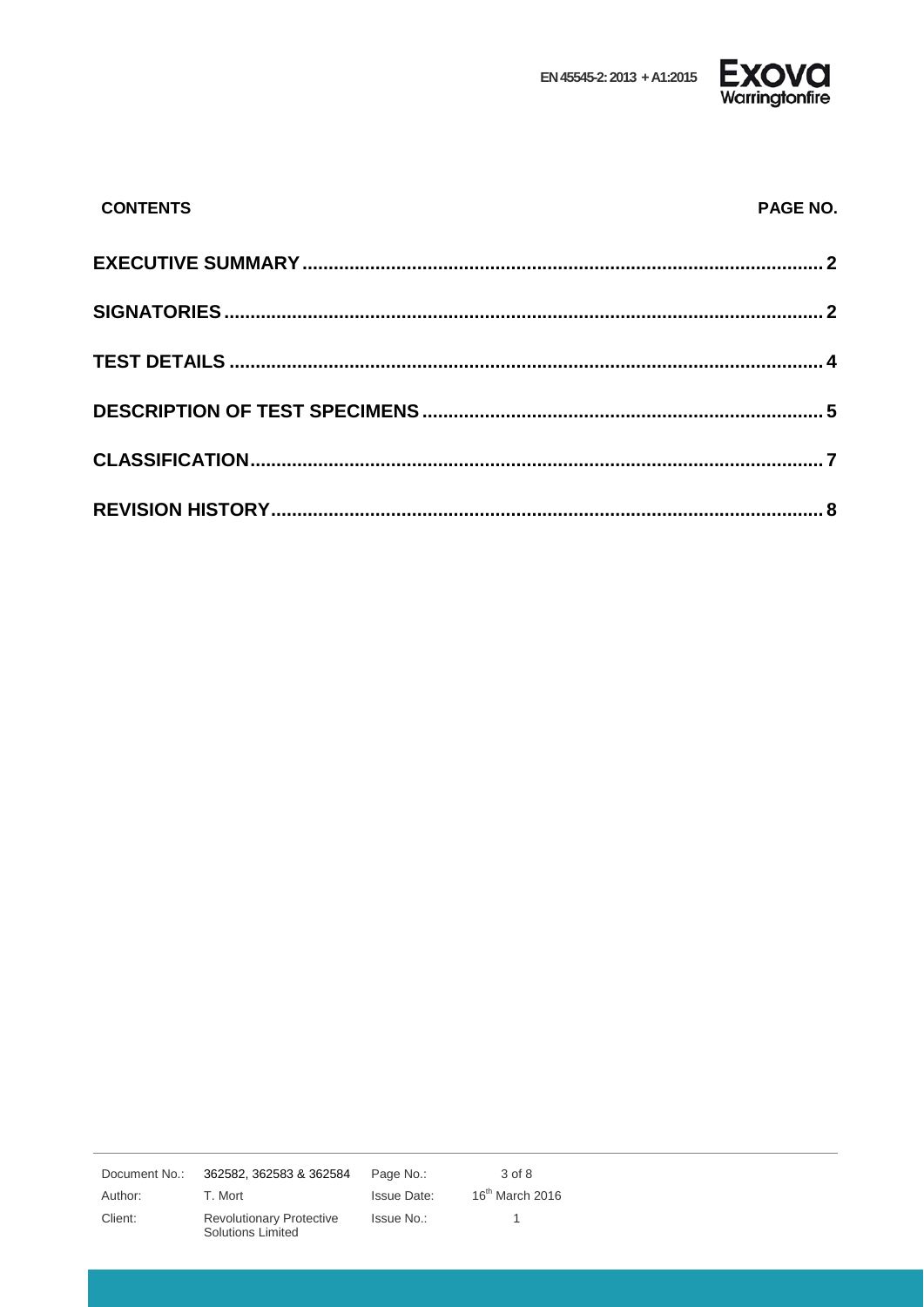

<span id="page-3-0"></span>

|  | <b>Test Details</b> |
|--|---------------------|
|--|---------------------|

| <b>Terms Of Reference</b>                                                                                                                        | To assess the results of tests performed in accordance with methods T02,<br>T03.01, T10.01 / T10.02 and T11.01 as defined in EN 45545-2: 2013 + A1:2015<br>at an irradiance level of $50$ kW/m <sup>2</sup> with a pilot flame, on specimens of a product<br>and to provide an opinion of compliance with the requirements for wall<br>composites, as defined in EN 45545-2: 2013 + A1:2015.                                                                                                                                                                                                                                                                                                                                                                                          |  |  |
|--------------------------------------------------------------------------------------------------------------------------------------------------|---------------------------------------------------------------------------------------------------------------------------------------------------------------------------------------------------------------------------------------------------------------------------------------------------------------------------------------------------------------------------------------------------------------------------------------------------------------------------------------------------------------------------------------------------------------------------------------------------------------------------------------------------------------------------------------------------------------------------------------------------------------------------------------|--|--|
| <b>Introduction</b>                                                                                                                              | Specimens of a product have been tested in accordance with the test methods<br>"T02" (ISO 5658-2:2006+A1:2011. Spread of Flame - Lateral Spread of flame test<br>on Building and Transport Products in Vertical Configuration), "T03.01" (ISO<br>5660-1: Part 1; Heat Release Rate (Cone Calorimeter Method), "T10.01" /<br>"T10.02" (ISO 5659-2: 2012; Plastics - Smoke Generation. Part 2 Determination<br>of Optical Density by a Single Chamber Method) and "T11.01" (Gas Analysis in<br>the Smoke Box EN ISO 5659-2, using FTIR Technique) as specified in EN<br>45545-2:2013 + A1:2015 "Requirements for Fire Behaviour of Materials and<br>Components". The results of the tests are fully reported in the Exova<br>Warringtonfire test reports No's. 362582, 362583 & 362584. |  |  |
|                                                                                                                                                  | This summary report has been prepared at the request of the sponsor and relates<br>the results of the tests to the requirements for a wall composite R1, as defined in<br>Table 5 of EN 45545-2: 2013 + A1:2015.                                                                                                                                                                                                                                                                                                                                                                                                                                                                                                                                                                      |  |  |
|                                                                                                                                                  | This summary should be read in conjunction with, and not accepted as a<br>substitute for the Exova Warringtonfire test reports No's. 362582, 362583 &<br>362584. Those test reports may include additional information which may be<br>relevant to the assessment of the potential fire hazard of the product.                                                                                                                                                                                                                                                                                                                                                                                                                                                                        |  |  |
| Face subjected to<br>tests                                                                                                                       | The specimens were mounted in the test positions such that the coated face was<br>exposed to the heating conditions of the tests.                                                                                                                                                                                                                                                                                                                                                                                                                                                                                                                                                                                                                                                     |  |  |
| <b>Results of test</b>                                                                                                                           | The following results were obtained for the specimens, which were tested.                                                                                                                                                                                                                                                                                                                                                                                                                                                                                                                                                                                                                                                                                                             |  |  |
| "T02"<br><b>ISO</b> 5658-<br>2:2006+A1:2011                                                                                                      | <b>Critical flux at extinguishment (CFE)</b><br>41.07kW/m <sup>2</sup><br>$\equiv$                                                                                                                                                                                                                                                                                                                                                                                                                                                                                                                                                                                                                                                                                                    |  |  |
|                                                                                                                                                  | Heat for sustained burning $(Qsb) =$<br>5.11 M J/m <sup>2</sup>                                                                                                                                                                                                                                                                                                                                                                                                                                                                                                                                                                                                                                                                                                                       |  |  |
| "T03.01" ISO 5660-1                                                                                                                              | $6.93$ kW/m <sup>2</sup><br><b>MARHE</b><br>$=$ $-$                                                                                                                                                                                                                                                                                                                                                                                                                                                                                                                                                                                                                                                                                                                                   |  |  |
| "T10.01" / "T10.02"<br>ISO 5659-2: 2012                                                                                                          | Ds (4)<br>28<br>$=$<br>$VOF4 =$<br>49                                                                                                                                                                                                                                                                                                                                                                                                                                                                                                                                                                                                                                                                                                                                                 |  |  |
| "T11.01"<br><b>Gas</b><br><b>Analysis</b><br>the<br>in.<br><b>Smoke</b><br>ISO,<br><b>Box</b><br><b>Using</b><br><b>FTIR</b><br><b>Technique</b> | 0.02<br>CIT <sub>4mins</sub><br>=<br>0.03<br>CIT <sub>smins</sub><br>$\equiv$                                                                                                                                                                                                                                                                                                                                                                                                                                                                                                                                                                                                                                                                                                         |  |  |

The test results relate only to the behaviour of the test specimens of the product under the particular conditions of the test, they are not intended to be the sole criterion for assessing the potential hazard of the product in use.

| Document No.: | 362582, 362583 & 362584                              | Page No.:   | 4 of 8            |
|---------------|------------------------------------------------------|-------------|-------------------|
| Author:       | T. Mort                                              | Issue Date: | $16th$ March 2016 |
| Client:       | <b>Revolutionary Protective</b><br>Solutions Limited | Issue No.:  |                   |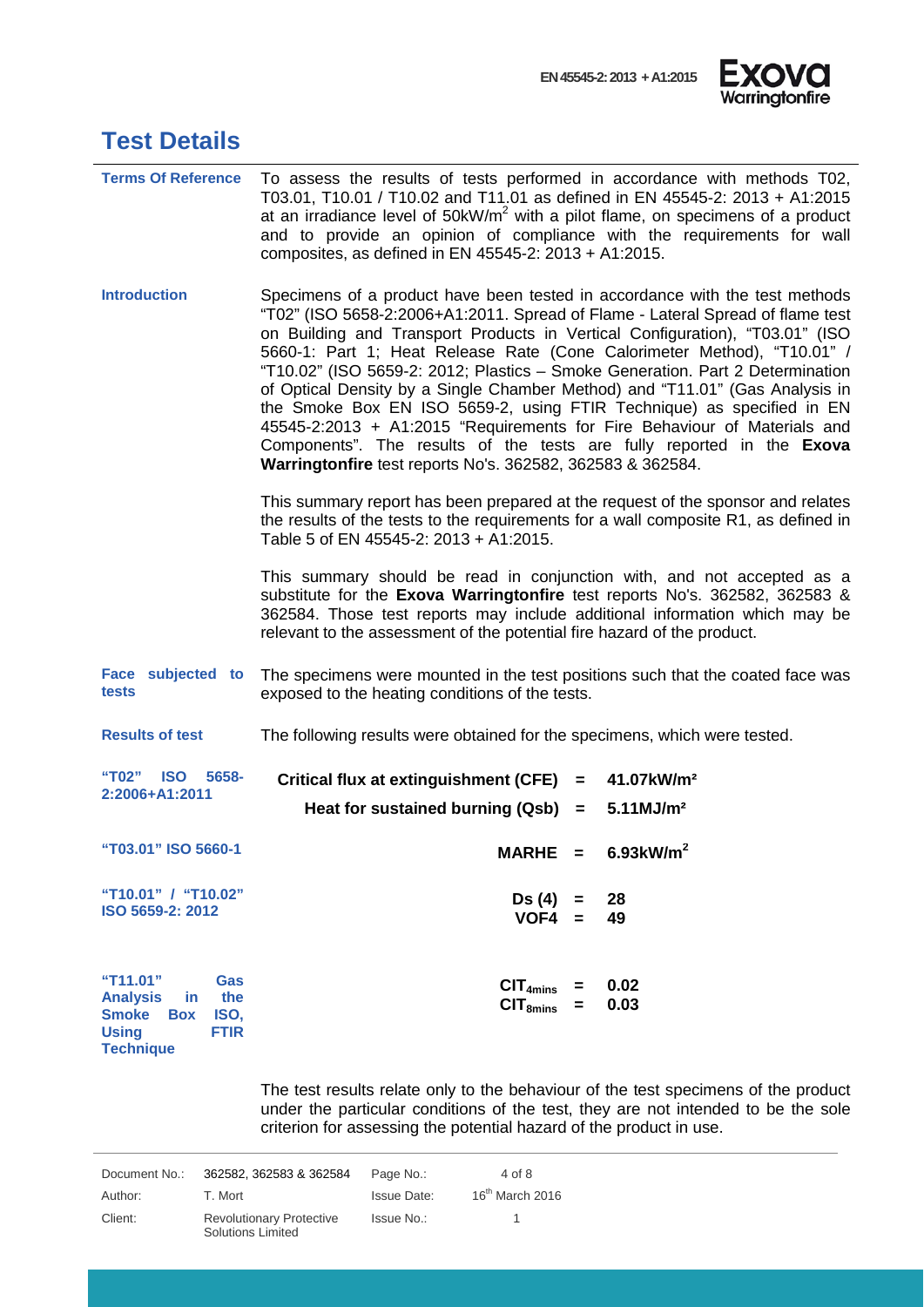

#### <span id="page-4-0"></span>**Description of Test Specimens**

The description of the specimens given below has been prepared from information provided by the sponsor of the test. All values quoted are nominal, unless tolerances are given. The specimens were supplied by the sponsor of the test. **Exova Warringtonfire** was not involved in any selection or sampling procedure.

| General description                 |                                  | Anti-graffiti easy maintenance clear coating applied        |  |
|-------------------------------------|----------------------------------|-------------------------------------------------------------|--|
|                                     |                                  | to a steel substrate                                        |  |
| Product reference of coating system |                                  | "RPS MK4 Clear Coat"                                        |  |
|                                     | Overall coating system thickness | $87.5 \pm 5$ microns                                        |  |
| <b>Overall thickness</b>            |                                  | 1.54mm (determined by Exova Warringtonfire)                 |  |
| Overall weight per unit area        |                                  | 11.46kg/m <sup>2</sup> (determined by Exova Warringtonfire) |  |
|                                     | Generic type                     | Anti-graffiti easy maintenance clear coating                |  |
|                                     | Product reference                | "RPS MK4 Clear Coat"                                        |  |
|                                     | Name of manufacturer             | <b>Revolutionary Protective Solutions Ltd</b>               |  |
| Final coating                       | Colour                           | "Clear"                                                     |  |
| product                             | Number of coats                  | 1                                                           |  |
| (Test face)                         | Application thickness            | 10 microns                                                  |  |
|                                     | Application method               | Roll and Tip                                                |  |
|                                     | Specific gravity                 | See Note 1 below                                            |  |
|                                     | Flame retardant details          | See Note 2 below                                            |  |
|                                     | Curing process                   | 48 hours at 20°C                                            |  |
|                                     | Generic type                     | 2 component water based urethane paint                      |  |
|                                     | Product reference                | "3M Scotchkote WB Urethane DICOL 170"                       |  |
|                                     | Name of manufacturer             | 3M                                                          |  |
|                                     | Colour                           | "White"                                                     |  |
| Second                              | Number of coats                  | $\overline{2}$                                              |  |
| coating<br>product                  | Application thickness<br>per     | 25 microns dry cure                                         |  |
|                                     | coat                             |                                                             |  |
|                                     | Application method               | Spray                                                       |  |
|                                     | Specific gravity                 | See Note 1 below                                            |  |
|                                     | Flame retardant details          | See Note 1 below                                            |  |
|                                     | Curing process per coat          | Air cure 16 hours at 20°C                                   |  |
|                                     | Generic type                     | Epoxy primer                                                |  |
|                                     | Product reference                | "3M Scotchkote Epoxy Primer MC 135"                         |  |
|                                     | Name of manufacturer             | 3M                                                          |  |
|                                     | Colour                           | "Light Grey"                                                |  |
| First coating                       | Number of coats                  |                                                             |  |
| product                             | Application thickness            | Between 15 to 20 microns                                    |  |
|                                     | Application method               | Spray                                                       |  |
|                                     | Specific gravity                 | See Note 1 below                                            |  |
|                                     | Flame retardant details          | See Note 1 below                                            |  |
|                                     | Curing process                   | 16 hours at 20°C                                            |  |

Document No.: 362582, 362583 & 362584 Page No.: 5 of 8

Client: Revolutionary Protective Solutions Limited

Author: T. Mort Issue Date: 16<sup>th</sup> March 2016 Issue No.: 1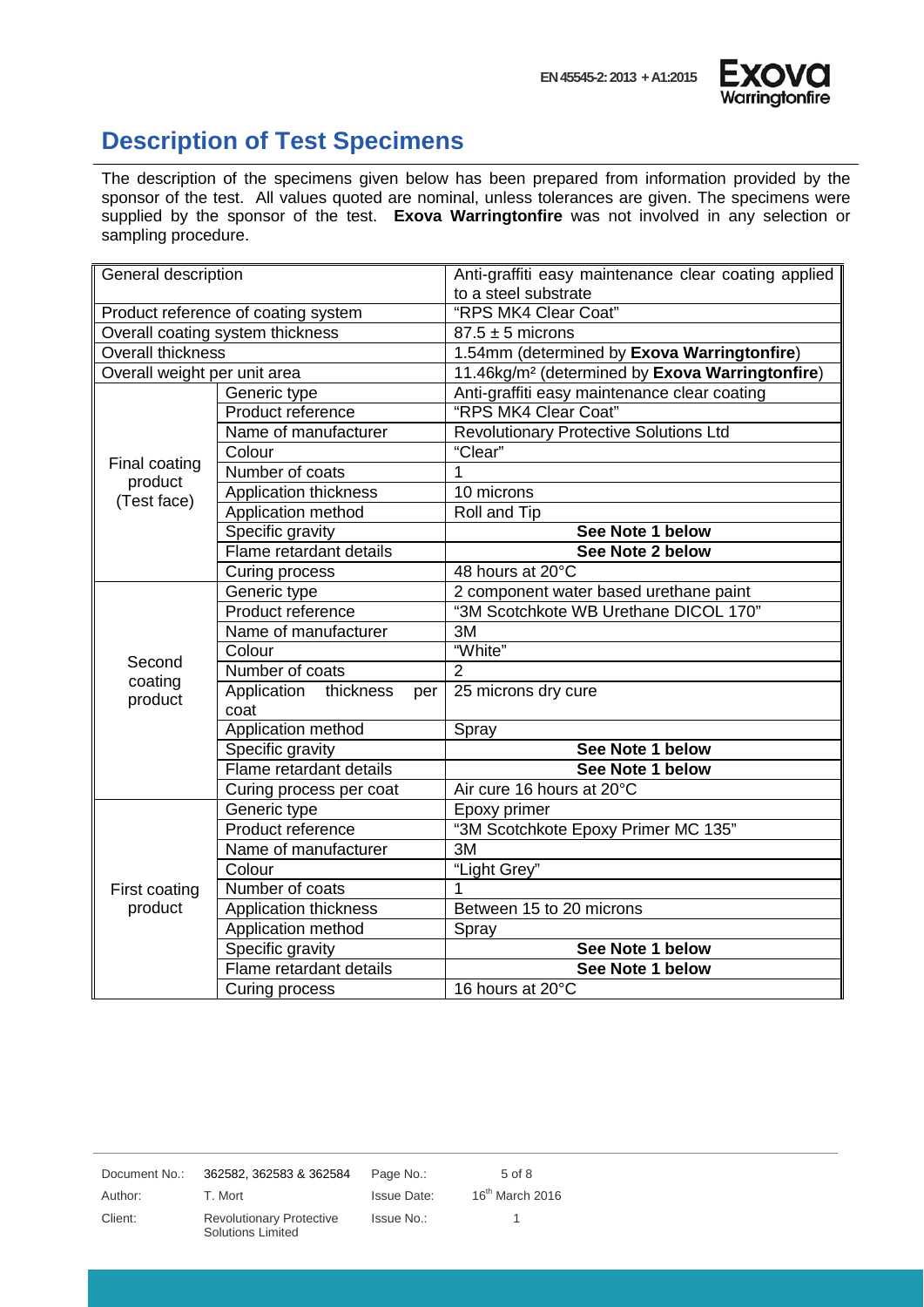**EN 45545-2: 2013 + A1:2015**



|           | Product reference                             | "Steel"                                         |
|-----------|-----------------------------------------------|-------------------------------------------------|
|           | Generic type                                  | <b>Steel</b>                                    |
|           | Name of manufacturer                          | See Note 1 below                                |
| Substrate | <b>Thickness</b>                              | 1.5 <sub>mm</sub>                               |
|           | Weight per unit area                          | See Note 1 below                                |
|           | Flame retardant details                       | The substrate is inherently flame retardant.    |
|           | <b>Preparation details</b>                    | Sanded with orbital sander using P120 sandpaper |
|           | Brief description of manufacturing process of | See Note 1 below                                |
| coatings  |                                               |                                                 |

**Note 1. The sponsor was unable to provide this information.**

**Note 2. The sponsor of the test has confirmed that no flame retardant additives were utilised in the production of the component.**

Document No.: 362582, 362583 & 362584 Page No.: 6 of 8

Client: Revolutionary Protective Solutions Limited

Issue No.: 1

Author: T. Mort Issue Date: 16<sup>th</sup> March 2016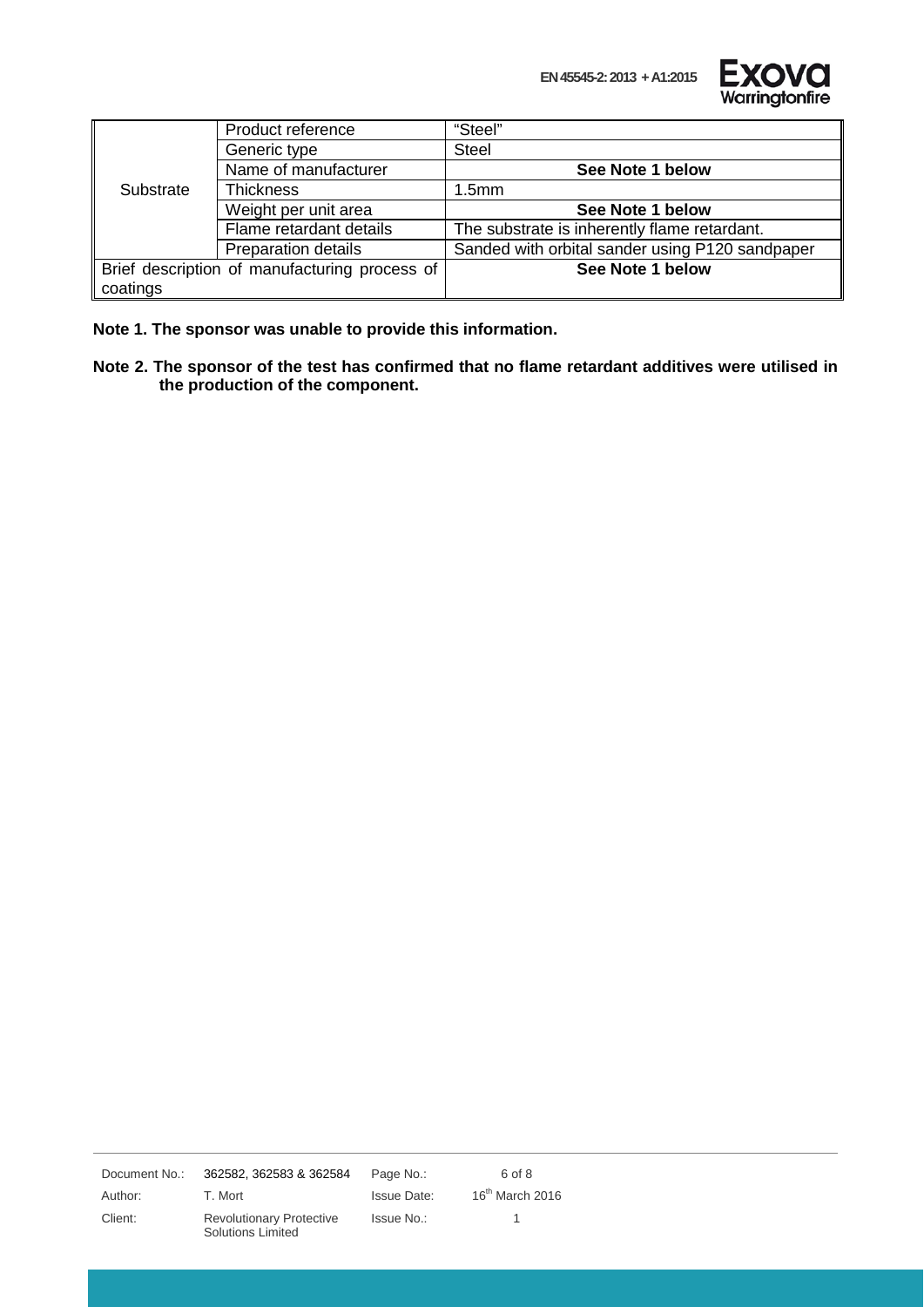

## <span id="page-6-0"></span>**Classification**

| <b>Opinion</b>             | We consider the results of the tests detailed above demonstrate that the<br>product, as tested, complies with the wall composite requirements, R1<br>(detailed in Table 5 of EN 45545-2: 2013 + A1:2015) for a HL1, HL2 and HL3<br><b>Hazard Level Classification.</b>                                                                        |
|----------------------------|-----------------------------------------------------------------------------------------------------------------------------------------------------------------------------------------------------------------------------------------------------------------------------------------------------------------------------------------------|
| <b>Validity of opinion</b> | This opinion is based on the requirements of EN 45545-2: 2013 + A1:2015 at the<br>date of this report. If EN 45545-2 is revised or amended in any way subsequent<br>to that date, care must be taken to ensure that this opinion is not invalidated by<br>those revisions or amendments.                                                      |
|                            | The opinion has been formulated on the assumption that the specimens are<br>representative of the product in practice. Exova Warringtonfire was not involved<br>in any sampling or selection procedures which would confirm this or in any audit<br>testing which would provide confidence in the consistency of the product in the<br>tests. |
|                            | This report may only be reproduced in full. Extracts or abridgements shall not be<br>published without permission of Exova Warringtonfire.                                                                                                                                                                                                    |

Document No.: 362582, 362583 & 362584 Page No.: 7 of 8

Client: Revolutionary Protective Solutions Limited

Issue No.: 1

Author: T. Mort Channel Issue Date: 16<sup>th</sup> March 2016